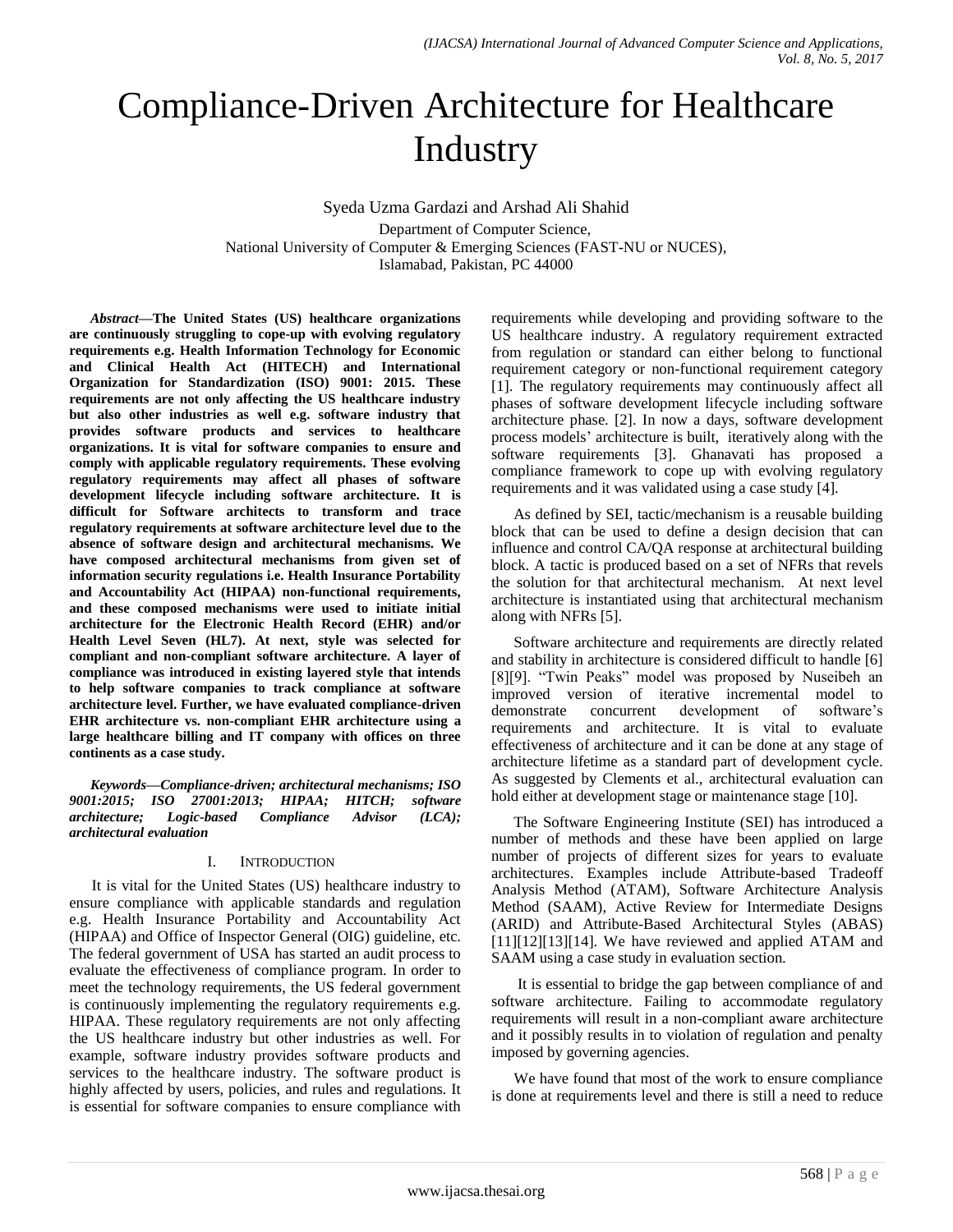the gap between regulatory compliance and architecture. The research objectives being addressed in this paper include the following:

- HIPAA Compliance using ISO Quality and Security Management framework
- Introduction of additional attributes named as Compliance Attributes (CA) to address regulatory requirements which are architectural in nature
- Compliance-driven mechanisms for HIPAA, ISO and HITECH compliance
- Interaction between QAs and CAs
- CA impact on style
- Evaluation of proposed compliance-driven software architecture
- Empirical evaluation of proposed compliance-driven software architecture

We have used the US based Healthcare Billing Transcription Company (HTBIC) with a remote office located in AJK, US and Poland as a case study. HTBIC develops software and third party medical billing and transcription services for US healthcare industry. Recent studies showed that healthcare providers prefer to use electronic health records (EHR) on smart devices [15]. Further, EHR share data using HL7 layer. HTBIC was required to develop compliance-driven smartphone based EHR to meet customers need while ensuring that this product ensures compliance with all controlling and legal requirements. The remaining paper is organized as:



Fig. 1. Compliance-driven Software Architecture process

Section 2 gives a review about HIPAA and compliance attributes from HIPAA regulation. Further, we suggested a few compliance architectural mechanisms to represent and trace these compliance attributes at software architecture level. In Sections 4, 5, 6 and 7, we proposed reference model, compliance-driven styles along with compliance-driven software architecture using a case study that embodies regulatory requirements using architectural mechanisms as shown in Figure 1. Finally, compliance-driven architecture was evaluated and results and conclusion were discussed in the last section.

# II. HIPAA COMPLIANCE ATTRIBUTES (CA)

HIPAA is a United States' federal law that ensures confidentiality, integrity and availability of protected health information (PHI). PHI is defined in 45 CFR § 164.501. Covered Entity as defined in 45 CFR 160.103 is required to take necessary steps to ensure compliance with these HIPAA required ("R") clauses and addressable ("A") clauses. Covered Entities are mandated to comply with HIPAA required requirements but do not provide any specific framework. This paper proposes that HTBIC can integrate HIPAA requirements in its exiting ISO 9001:2015 Quality Management System (QMS) to reduce HIPAA compliance implementation overhead.

## *A. Identification, prioritization and cross-mapping of ISO 9001: 2015, ISO 27001: 2013 and HIPAA requirements*

Requirement elicitation is the first step of software development life cycle. Requirements are categorized as functional requirements or non-functional requirements. A non-functional requirement is a condition that affects the behavior of the software and functional requirement specifies what software will do?. Regulatory requirements are crosssection of functional and non-functional requirements and covered entities are required to ensure compliance with these requirements e.g. HIPAA requirements. Quality Attributes (QA) are devises derived from requirements which are architectural in nature after identification of architectural requirements. With respect to software architecture, defined QAs address many generic architectural requirements and there is a need to defined attribute for specific needs like-regulatory requirements, PHI. Hence, we have developed attributes for this purpose named Compliance Attributes (CA) that address the additional HIPAA requirements which are architectural and are derived from the federal regulations set forth in HIPAA [16]. Some regulatory requirements can be mapped to existing QA, some required additional CA definition, and some are solely fulfilled by CA. For example, encryption requirement can be mapped on security QA. Whereas, HIPAA rule stringent this requirement by imposing that encryption method should be FIPs 140-2 compliant/validated (NIST SP 800-66 HIPAA Security Rule). Additional Compliance Attributes are introduced to address regulatory requirements which are also architectural in nature. Compliance Attributes are assigned high priorities which are derived from required HIPAA requirements and medium priority are assigned to those which are directly extracted from addressable HIPAA requirements.

HIPAA aimed at strengthening patient rights, increasing efficiency, and decreasing administrative cost. It is essential for all covered entities under HIPAA to protect PHI. On the other hand, ISO 9001:2015 is a Quality Management System (QMS) standard. The ISO 9001:2015 standard can be used for any company from product manufacturers to service providers and it is not specific to any product or industry. Rather than specify requirements for your final product – what you produce – ISO 9001 focuses further "upstream" on the processes, or how you produce.

We have compared HIPAA and ISO 9001:2013 to identify cross-mapping between these standard and regulation. Basic purpose of mapping is to find out whether compliance with one standard results in satisfaction of other or not. The ISO 9001:2015 controls meets or exceed the HIPAA Standards for 20% of the implementation requirements, where, the ISO 27001: 2013 controls meet or exceed the HIPAA Standards for 50% of the implementation requirements [17]. It is concluded that ISO 27001:2013 provides 30% better mechanisms to achieve HIPAA compliance than ISO 9001:2013 as shown in Table 1.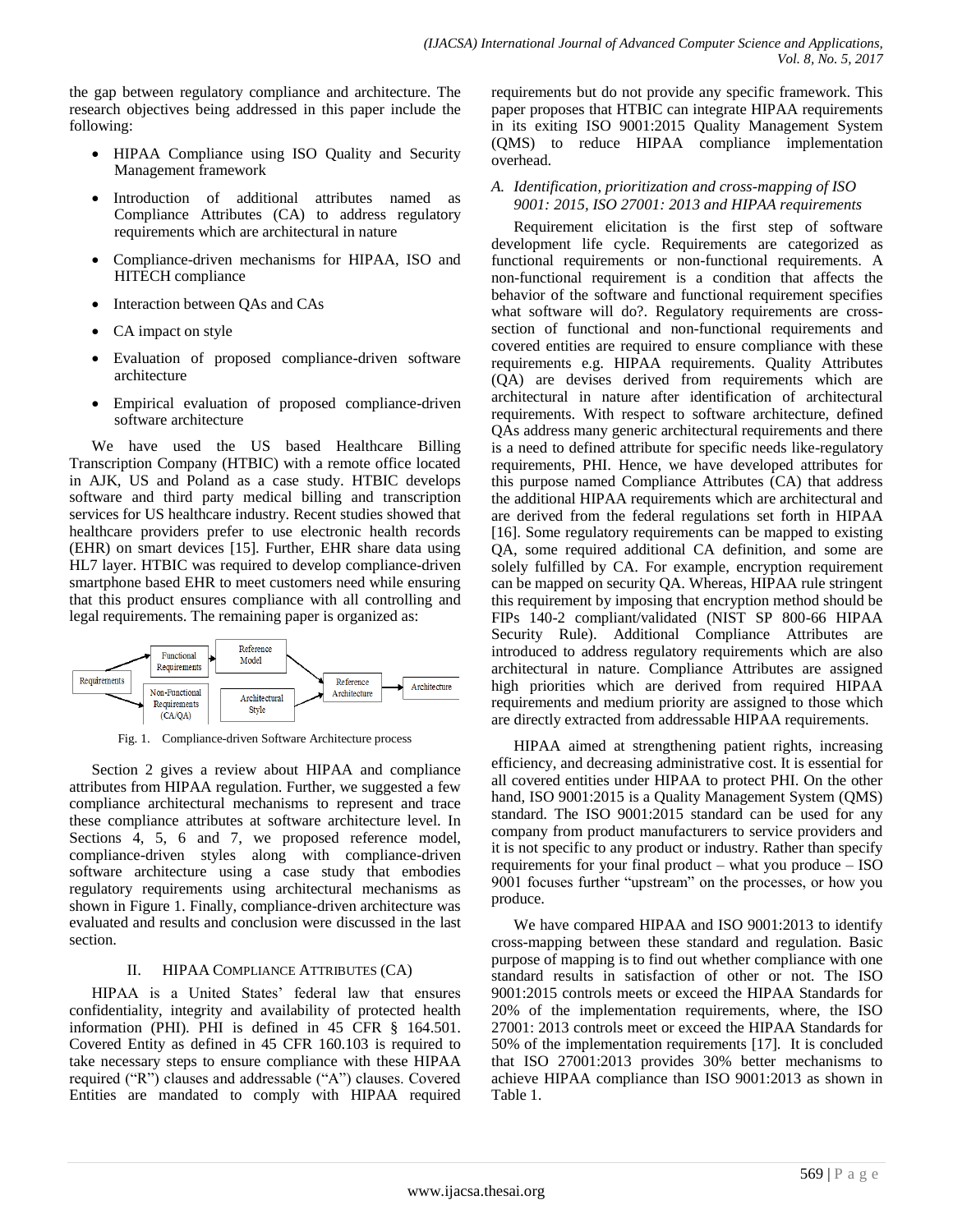TABLE I. COMPARISON SUMMARY -OPERATORS FOR COMPARISON STANDARDS

| <b>Require</b><br>ments | <b>Designation</b> | <b>Meaning</b>                                                                                                                                                                              |  |  |
|-------------------------|--------------------|---------------------------------------------------------------------------------------------------------------------------------------------------------------------------------------------|--|--|
| Overlap                 | ISO~HIPAA          | HIPAA and ISO requirements are same for<br>the covered topic.                                                                                                                               |  |  |
|                         | ISO>HIPAA          | The ISO requirements include HIPAA<br>requirement along with additional<br>requirements for the covered topic.                                                                              |  |  |
|                         | HPAA > ISO         | HIPAA requirement includes at least one<br>requirement not included in ISO<br>requirements for the covered topic. The ISO<br>Quality standard does not fully contain the<br>HIPAA Standard. |  |  |
| Not                     | !HIPAA             | Requirement not found in the HIPAA<br>standard. In this case ISO requirement will<br>be greater than HIPAA (ISO>!HIPAA).                                                                    |  |  |
| found                   | !ISO               | Requirement not found in the ISO 9001<br>standard. In this case HIPAA requirement<br>will be greater than ISO requirement<br>(HIPAA>!ISO).                                                  |  |  |

## *B. Devising Compliance Attributes (CA) and compliance utility tree for evaluation:*

Compliance attributes (CA) can be derived from law or other formally legally imposed requirements and it is architectural (AR) in nature to which a system must conform. Whereas compliance utility trees provide a tactic for translating the business requirements into attributes scenarios which is later used by ATAM for evaluation.

Tables 2 and 3 shows the HIPAA compliance utility tree for EHR architecture and prioritized quality and compliance attributes realized as scenarios. The three levels are defined as below:

| HIPAA regulation and ISO 9001:2015 Standard    |                 |                |
|------------------------------------------------|-----------------|----------------|
| <b>Description</b>                             | <b>Comparis</b> | <b>Percent</b> |
|                                                | on              | age            |
| HIPAA and ISO 9001 requirements are same       | ISO9~HIP        | 15%            |
| for the covered topic.                         | AA              |                |
| The ISO 9001 requirements include HIPAA        | ISO9>HIP        | 5%             |
| requirement along with additional requirements | AA              |                |
| for the covered topic.                         |                 |                |
| HIPAA requirement includes at least one        | HPAA > I        | 80%            |
| requirement not included in ISO 9001           | SO <sub>9</sub> |                |
| requirements for the covered topic. The ISO    |                 |                |
| 9001 Quality standard does not fully contain   |                 |                |
| the HIPAA Standard.                            |                 |                |
| ISO 27001:2013 Standard and HIPAA regulation   |                 |                |
| HIPAA and ISO 27001 requirements are same      | $ISO2-HIP$      | 45%            |
| for the covered topic.                         | AA              |                |
| The ISO 27001 requirements include HIPAA       | ISO2 > HIP      | 5%             |
| requirement along with additional requirements | AA              |                |
| for the covered topic.                         |                 |                |
| HIPAA requirement includes at least one        | HPAA > I        | 50%            |
| requirement not included in ISO 27001          | SO <sub>2</sub> |                |
| requirements for the covered topic. The ISO    |                 |                |
| 27001 Quality standard does not fully contain  |                 |                |
| the HIPAA Standard.                            |                 |                |

- the compliance level,
- quality level, and
- scenarios level [11].

The compliance and quality level are used to identify crossmapping quality attributes against compliance attributes, if possible. The scenarios are defined at last level and ranked based on importance, AR and difficulty level.

| <b>Ranking Description</b>                                                                                                                                             | <b>Term</b> | Cou<br>nt |
|------------------------------------------------------------------------------------------------------------------------------------------------------------------------|-------------|-----------|
| Importance level states either the requirement is<br>required or addressable. Required ("R") term is used to<br>refer required requirements, and Addressable ("A") are | R           | 17        |
| used to refer addressable requirements.                                                                                                                                | А           | 18        |
| Requirement is architectural in nature using Yes ("Y")<br>and No $("N")$ .                                                                                             | Y           | 28        |
|                                                                                                                                                                        | N           | 7         |
| Degree level is used to represent the difficulty level to<br>achieve that scenario using:<br>High ("H"), Medium $(M)$ , Low ("L") and Not                              | H<br>м<br>L | 6<br>15   |
| applicable $({\rm 'N/A'})$                                                                                                                                             | N/A         |           |

The HIPAA Security Rule requirements are categorized and ranked in below Table 3:

TABLE III. HIPAA COMPLIANCE ATTRIBUTE SCENARIOS FOR THE LOGIC-BASED COMPLIANCE ADVISOR (LCA)-BASED ELECTRONIC HEALTH RECORDS ("EHR")

| <b>Requirements</b>                                                                                                                     | <b>Attribute</b><br><b>Name</b> | <b>Typ</b><br>e | <b>Ranking</b><br>(Importanc<br>e, AR and<br>Difficulty) |
|-----------------------------------------------------------------------------------------------------------------------------------------|---------------------------------|-----------------|----------------------------------------------------------|
| The EHR should provide a function to<br>generate and verify a hash value to<br>ensure integrity of PHI during<br>transmission.          | Integrity<br>Controls           | CA              | A, Y, M                                                  |
| In this scenario the EHR should be<br>able to encrypt/decrypt PHI according<br>to FIPS standard while sending<br>message over internet. | <b>Network</b><br>Protection    | CA              | A, Y, L                                                  |

| ACCESS CONTROL $[164.312(A)(1)]$ |  |
|----------------------------------|--|
|----------------------------------|--|

| <b>Requirements</b>                                                                                                     | <b>Attribute</b>                 | <b>Type</b> | <b>Ranking</b><br>(IM, AR, D) |
|-------------------------------------------------------------------------------------------------------------------------|----------------------------------|-------------|-------------------------------|
| The EHR should be capable to<br>create a unique user ID and<br>assign appropriate rights to<br>this user ID.            | Identification                   | CA          | R, Y, M                       |
| The her should be capable to<br>assign and allow emergency<br>access to authorized user<br>$ID(s)$ during an emergency. | Break-the<br>Glass<br>/ Security | CA/<br>OA   | R, Y, M                       |
| The EHR should provide an<br>option to lock session after<br>specific time period of<br>inactivity.                     | Automatic<br>Lock/Security       | CA/<br>OA   | A, Y, M                       |
| The EHR should be capable to<br>encrypt and decrypt PHI (data<br>at rest) using an algorithm<br>approved by NIST/FIPS.  | Encryption<br>and<br>Decryption  | CA          | A, Y, M                       |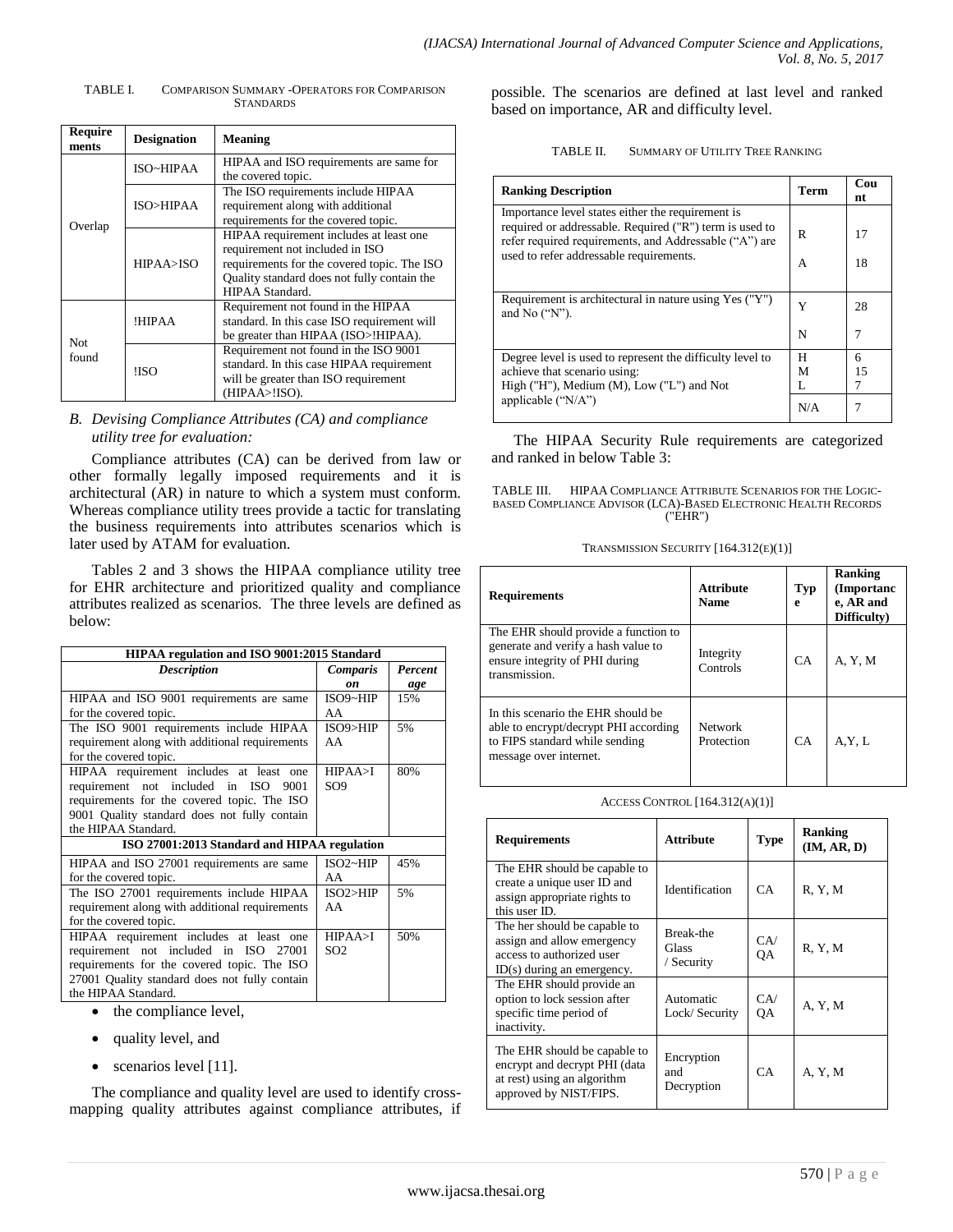## III. DEVISING ARCHITECTURAL MECHANISMS (AM) FOR CAS

In this section we will define compliance-driven architectural mechanisms [19] to achieve CA at software architecture level.

## *A. AM 1 Access Control*

The Department of Health and Human Services (HHS) under 45 CFR § 164.304 defined means necessary to read, write, modify, or communicate data. Covered Entities (CE) or Business Associates (BA) should consider multiple factor for administrative access e.g. two-factor authentication to enhance HIPAA compliance [18].



Fig. 2. Summary of access mechanisms in support of Authentication

Above tactic can be called as access control tactic under HIPAA. Stimulus is request to access and response is "access log". The relationship between stimulus, response, and access mechanisms is show in Figure 2.

Non-compliance of above CA will result in:

- Risk
- Non-Risk
- Sensitivity
- Tradeoff

Risk (R1): Unauthorized PHI disclosure, Non-Risk (NR1): Authorized PHI disclosure, Sensitivity (S1): Security and Trade-off (T1): Performance

Reasoning: The Department of Health and Human Services, hereinafter referred as "HHS", on May 27, 2011, issued a notice of proposed rulemaking, ("Proposed Rule"), to modify the HIPAA standard for accounting of disclosures of PHI. The purpose of these modifications is to implement the statutory requirement under the HITECH Act to require covered entities and business associates to account for disclosure of PHI to carry out treatment, payment, and healthcare operations if such disclosures are through an electronic health record.

## *B. AM 2 Encryption*

As per HIPAA security rule, Entities should render PHI through the use of technology or methodology specified in the guidance issued under section 13402(h)(2) of HHS Pub. L.111-

 $\overline{FAR}$  We are deeply indebted to Higher Education Commission (HEC) Non-compliance of above CA will result in: and Mr. Haq (CEO MTBC) for all the unforgettable generous support during Framework and Software Architecture for Information Assurance and Regulatory Compliance (FAIR) research process.

5 to secure PHI and avoid breach.

Stimulus is device/media assignment request and response is encryption status report. We represent the encryption tactic along with stimulus and response in Figure 3.

Non-compliance of above CA will result in:

- Risk
- Non-Risk
- Sensitivity
- Trade-off

Risk (R1): Unauthorized PHI disclosure, Non-Risk (NR1): Legitimate access to EPHI, Sensitivity (S1): Security and Trade-off (T1): Performance

Reasoning: Strong security measures must be put in place to safeguard PHI.



Fig. 3. Encryption AM

## *C. AM 3 Incident Management (IM)*

HITECH does require notification of certain breaches of unsecured PHI. We represent the incident management tactic along with stimulus and response in Figure 4.



Fig. 4. Incident Management AM

Non-compliance of above CA will result in:

- Risk
- Non-Risk
- Sensitivity
- Trade-off

Risk (R1): Unauthorized PHI disclosure, Non-Risk (NR2): Authorized PHI disclosure, Sensitivity (S1): Security and Trade-off (T2): Availability

Reasoning: Limited access of PHI should be allowed to authorize users only.

## *D. Business Continuity (BC)*

Stimulus is BC request and response is BC report. We represent the BC tactic along with stimulus and response in Figure 5.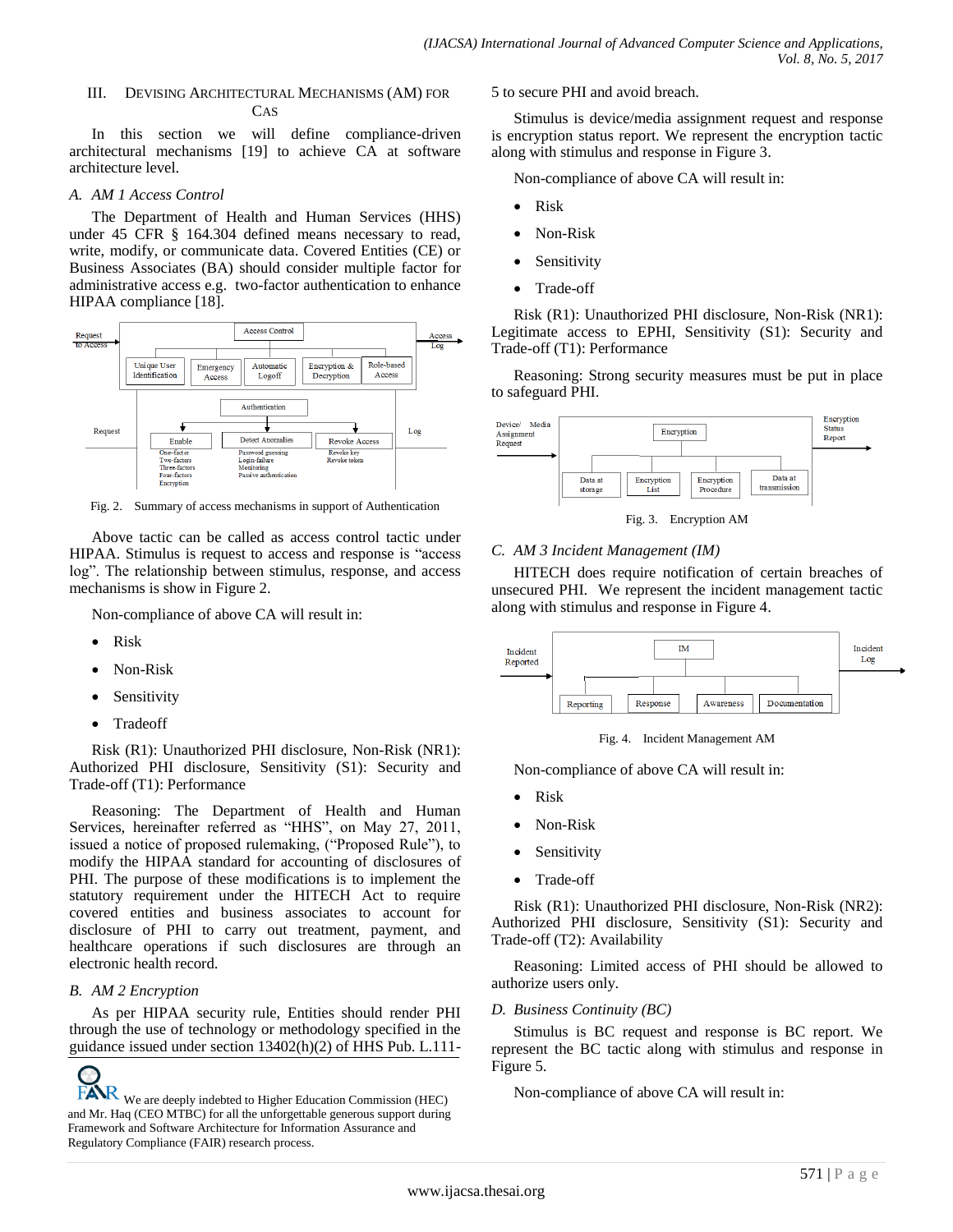- Risk
- Non-Risk
- Sensitivity
- Trade-off

Risk (R2): PHI is not available to authorized users, Non-Risk (NR3): PHI availability, Sensitivity (S1): Security and Trade-off (T2): Availability

Reasoning: PHI should be accessible to authorize users only.



Fig. 5. Business Continuity AM

## *E. Generic HIPAA Compliance Architectural Tacti*

The below mentioned section represents HIPAA Security Rule requirements as tactics:

## Stimulus

## **Source**

- Authorized User e.g. consultant
- Un-authorized User e.g. hacker

## **Type**

- PHI Breach among covered entities
- Other types of PHI Breach

Ten AM were formulated for twenty eight CA but only four named access control, encryption, incident management, business continuity, accounting of PHI access and integrity were presented in this paper.

## IV. REFERENCE MODEL

A reference model is a higher level framework to represent interlinked components part of any concepts to ensure effective communication (see Figure 6).



#### Fig. 6. Reference Model for EHR and HL7

## V. SELECTION OF ARCHITECTURE STYLES

Software architects use a number of commonly known "styles" to develop the architecture of a system. Architectural style is a set of design rules that identify the kinds of components and connectors that may be used to compose a system or subsystem, together with local or global constraints on the way the composition is done" (Shaw & Clements, 1996). Component types may also be distinguished by their package in the ways they interact with other components. Packaging is usually implicit which tends to hide important properties of the components. To clarify the abstractions we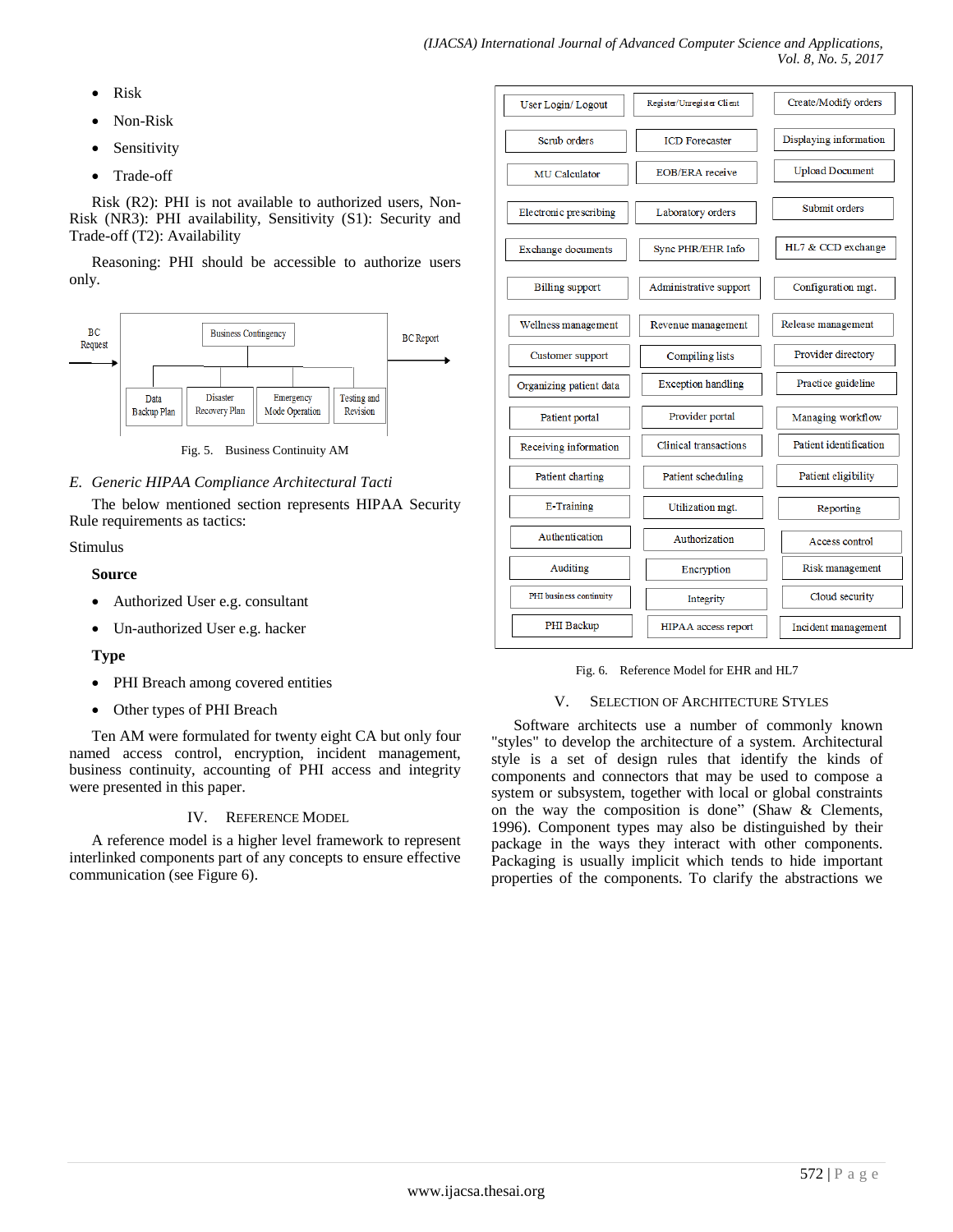isolate the definitions of these interaction protocols in connectors (e.g., processes interact via message-passing protocols; UNIX filters interact via data flow through pipes). The connectors play a fundamental role in distinguishing one architectural style from another and have an important effect on the characteristics of a particular style.

## *A. Option 1(Data-centered architecure style):*

On the basis of performance quality attribute blackboard data-cantered architecture style was selected for EHR and represented in Figure 7 [20]. Components communicate through a shared database.



Fig. 7. Blackboard style for LCA-based EHR

## *B. Option 2:*

On the basis of performance quality attribute and security compliance attribute client-server along with event-based implicit invocation were selected and represented in Figure 8. The invocation style is applicable to store the information in the log table and execute logics using Logic-based Compliance Advisor (LCA). Further, we have restructured layered architecture style by providing an additional layer of Compliance.

- Client-Server Style
- Layered Style
- Event-based Implicit Invocation Style



Fig. 8. Client-Server architecture style for LCA-based EHR.

In this before submitting the claim to HTBIC on submit command the rule procedure and function executes. In this it executes all the compliance rules including HIPAA rules on the order/claim. The LCA-based EHR does prioritize the rules and also maintain log which affect performance of the software. At next level, we will formulate reference model [24].

#### VI. REFERENCE ARCHITECTURE

A reference architecture is a template solution for a particular domain where the key elements and their relations provide guideline for software architecture. On the basis of reference model and architecture style we formulated reference architecture. Figure 9 shows the reference architecture for LCA-based EHR. Three major entities named as Provider/Patient EHR portal, LCA and Insurance/Lab portal contains different components identified earlier in reference model. The actual data of the medical claim consists of information about diagnosis, also known as diagnosis code (DxCode), information about procedures/treatment, also known as Current Procedure Terminology (CPT), information about patient demographics and some other information which is required by insurance for making payments. This data is stored in a relational database of the EHR portal, LCA will pick that data directly from the relevant and execute the logics before submitting the data to insurance/lab company. Reference model is merged with Option 2 style to produce reference architecture as shown in Figure 9.

| Black board EHR Flow T                                                                                                                                                                                                                                                                                                                                                                                                                                                                                                                                                                                                                                                                | LCA-based EHR Flow                                                                                                                                                                                                                                                                                                                                                                                                                                                      |                                                                                                                                                                                                                                                                                                                                                                                                                                                                                                                                              |
|---------------------------------------------------------------------------------------------------------------------------------------------------------------------------------------------------------------------------------------------------------------------------------------------------------------------------------------------------------------------------------------------------------------------------------------------------------------------------------------------------------------------------------------------------------------------------------------------------------------------------------------------------------------------------------------|-------------------------------------------------------------------------------------------------------------------------------------------------------------------------------------------------------------------------------------------------------------------------------------------------------------------------------------------------------------------------------------------------------------------------------------------------------------------------|----------------------------------------------------------------------------------------------------------------------------------------------------------------------------------------------------------------------------------------------------------------------------------------------------------------------------------------------------------------------------------------------------------------------------------------------------------------------------------------------------------------------------------------------|
|                                                                                                                                                                                                                                                                                                                                                                                                                                                                                                                                                                                                                                                                                       | Health Level 7 or HL-7                                                                                                                                                                                                                                                                                                                                                                                                                                                  |                                                                                                                                                                                                                                                                                                                                                                                                                                                                                                                                              |
| t                                                                                                                                                                                                                                                                                                                                                                                                                                                                                                                                                                                                                                                                                     |                                                                                                                                                                                                                                                                                                                                                                                                                                                                         |                                                                                                                                                                                                                                                                                                                                                                                                                                                                                                                                              |
| <b>Provider/Patient EHR Portal</b>                                                                                                                                                                                                                                                                                                                                                                                                                                                                                                                                                                                                                                                    | <b>Logic-based HIPAA Compliance</b><br><b>Advisor (LCA)</b>                                                                                                                                                                                                                                                                                                                                                                                                             | <b>Insurance/Lab Portal</b>                                                                                                                                                                                                                                                                                                                                                                                                                                                                                                                  |
| Login/Logout<br>Register/ Unregister client<br>Create/Modify orders<br>Displaying information<br><b>EOB/ERA</b> receive<br><b>Upload</b> document<br>Electronic prescribing<br>Laboratory orders<br><b>Billing</b> support<br>Administrative support<br>Release management<br><b>Compiling lists</b><br>Provider directory<br>Organizing patient data<br>Practice guideline<br>Provider portal<br>Patient portal<br>Clinical transactions<br>Patient identification<br>Patient charting<br>Patient scheduling<br>Patient eligibility<br><b>E-Training</b><br>HIPAA access report<br><b>HIPAA Security Control</b><br><b>Exchange documents</b><br>Submit orders<br>HL7 & CCD exchange | Knowledge-based ICD Forecaster<br>Apply HIPAA Compliance<br>prioritized rules on orders to<br>correct/prevent error<br>MU Calculator<br>Authentication<br>Authorization<br>Access control<br>Auditing<br>Encryption<br>Risk management<br>Business continuity (BC)<br>Integrity<br>Cloud security<br><b>Backup</b><br>Incident management (IM)<br><b>Sync PHR/EHR Info</b><br>Managing workflow<br>Contradiction checking<br>Verify identification document<br>validity | Login/Logout<br>Register/Unregister client<br>Receiving information<br>Care gap identification<br>Population health<br>Audit logs<br>Reporting<br>Create lab report(s)<br>Import/dispense lab<br>report(s)<br>Customer support<br>Configuration mgt.<br><b>Exception handling</b><br>Utilization mgt.<br>Revenue management<br>Wellness management<br>Manage patient history<br>Manage patient referrals<br>Notification and alerts<br>Pay bill<br>E-prescription<br><b>Exchange documents</b><br>Dispense medication<br>Manage allergy list |

Fig. 9. Reference Architecture for EHR and HL7

#### VII. REFERENCE ARCHITECTURE

In the software architecture components and connector are used to bind. The components are also called software elements and are held together by connectors. These connectors define the relationship between different components. The major emphasis is on components and interaction among them instead of the details make up by the subcomponents.

We have introduced a new concept of compliance-driven software architecture in which components and connector are bind to ensure compliance at software architecture level. On the basis of reference model and architecture style we formulated reference architecture. Figure 10 shows the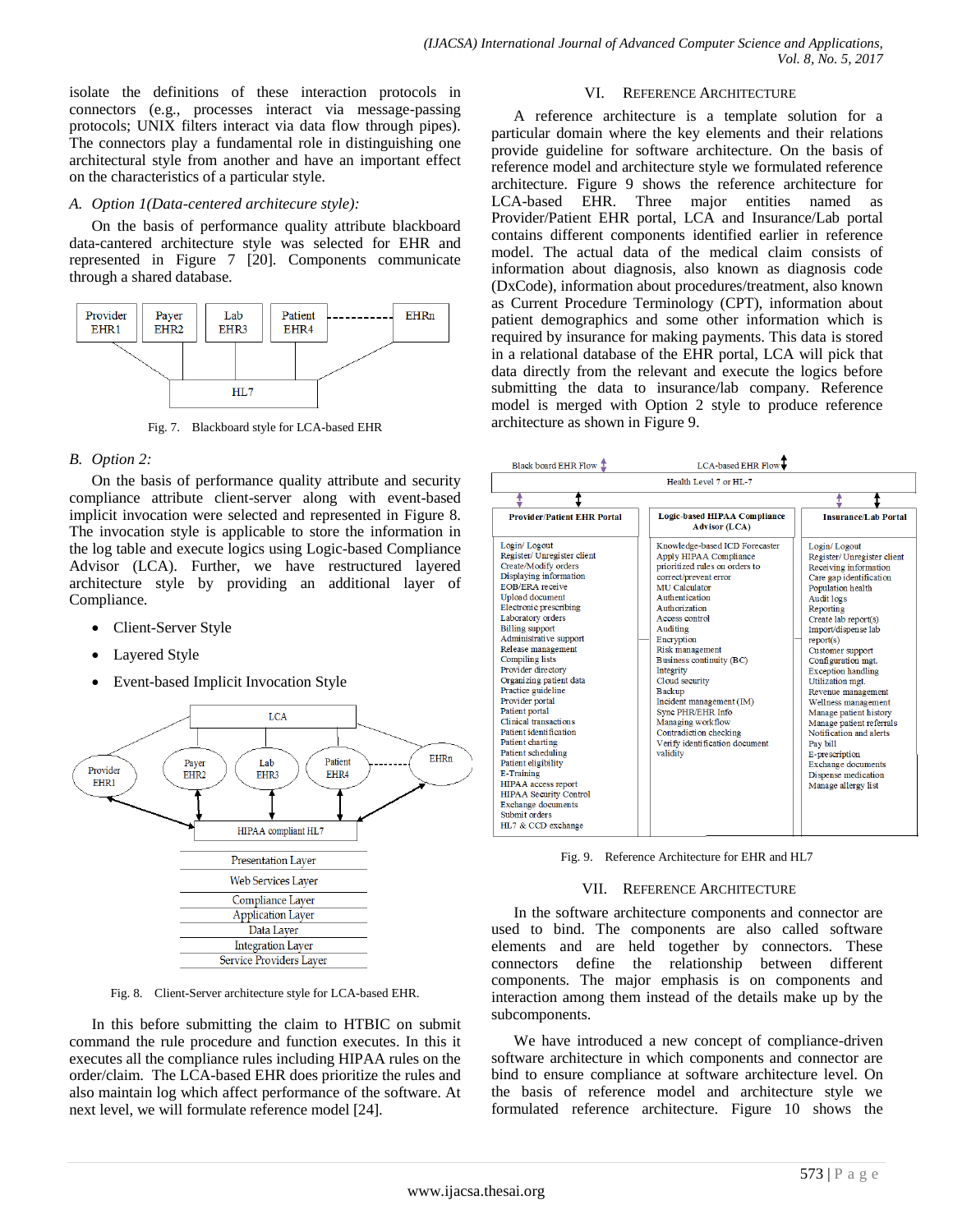reference architecture for EHR. Three major entities named as Provider, HTBIC and Insurance contains different components identified earlier in reference architecture phase. Provider, HTBIC and Insurance components are connected through connectors named as I1, I2, I3, I4, I5 and I6. Figure 10 represents a CA behaviour of LCA in EHR system [25].



Fig. 10. EHR and HL7 Software Architecture

## VIII. COMPLIANCE-DRIVEN SOFTWARE ARCHITECTURE (CSA) EVALUATION

## *A. To what extent the CA justify the choice of the architecture?*

We have reviewed different software architecture evaluation methods and selected SAAM and ATAM to evaluate compliance-driven software architectures as these are scenario-based techniques that supports modifiability, security, performance, variability and achievement of functionality goals. Further, these techniques use thought experiments, walk through scenarios, assessment by experts' approaches to evaluation. SAAM was selected to assess modifiability in architecture along with attributes and ATAM was used to evaluate multiple attributes [19]. Qualities only have meaning within a context and SAAM specifies context through scenarios.

*B. Scenario-based evaluations of Blackboard Electronic Health Records ("EHR") using SAAM*

## **Compliance Scenario#1 (CS 1)**

- Description: Controlled substances e-perception should be digitally signed before submission.
- Type (Direct/ Indirect): Indirect
- Changes: All components that call submit prescription must be modified.

## **Compliance Scenario#2 (CS 2)**

- Description: Interception of and tampering with communication
- Type (Direct/ Indirect): Indirect
- Changes: Use Secure Socket Layer (SSL) transport layer security

## **Compliance Scenario#3 (CS 3)**

- Description: Denial of service (DOS), sending large amount of data based on spoofed identifier
- Type (Direct/ Indirect): Indirect
- Changes: Implement server monitoring for high traffic from a particular user.

Blackboard EHR scenario-based analysis identified a number of severe software architecture level limitations to achieve HIPAA compliance as compared to LCA-based EHR (see Table 4) e.g. Accounting of disclosure and access control, etc.

| <b>Architecture Option</b> | Scenario<br>Type | Count | <b>Scenario</b><br>CS# |
|----------------------------|------------------|-------|------------------------|
| Option 1: Blackboard       | Direct           |       | 4, 5, 6                |
| <b>EHR</b>                 | Indirect         |       | 1, 2, 3                |
| Option 2: LCA-based        | Direct           |       | 1, 4, 5, 6             |
| <b>EHR</b>                 | Indirect         |       |                        |

TABLE IV. SCENARIO-BASED EVALUATION OF EHR AND HL7 ARCHITECTURES USING SAAM

## *C. Scenario-based evaluations using ATAM*

## **Trade-off between compliance and QA while choosing a particular tactic and style**

We have selected two architectural styles for EHR to achieve performance and compliance attributes, respectively. Theses styles were mapped at architecture level and now we will evaluate them using ATAM to determine the useful characteristics of each of the architectural options using ATAM. ATAM determined the compliance architectural tradeoff points, which helped to finalize architecture for HIPAA compliance.

## **Attribute-specific analysis:**

Quality and compliance attributes are mapped against architectural options. If an attribute exists in an architecture option then it is represented by a mark (+). LCA-based EHR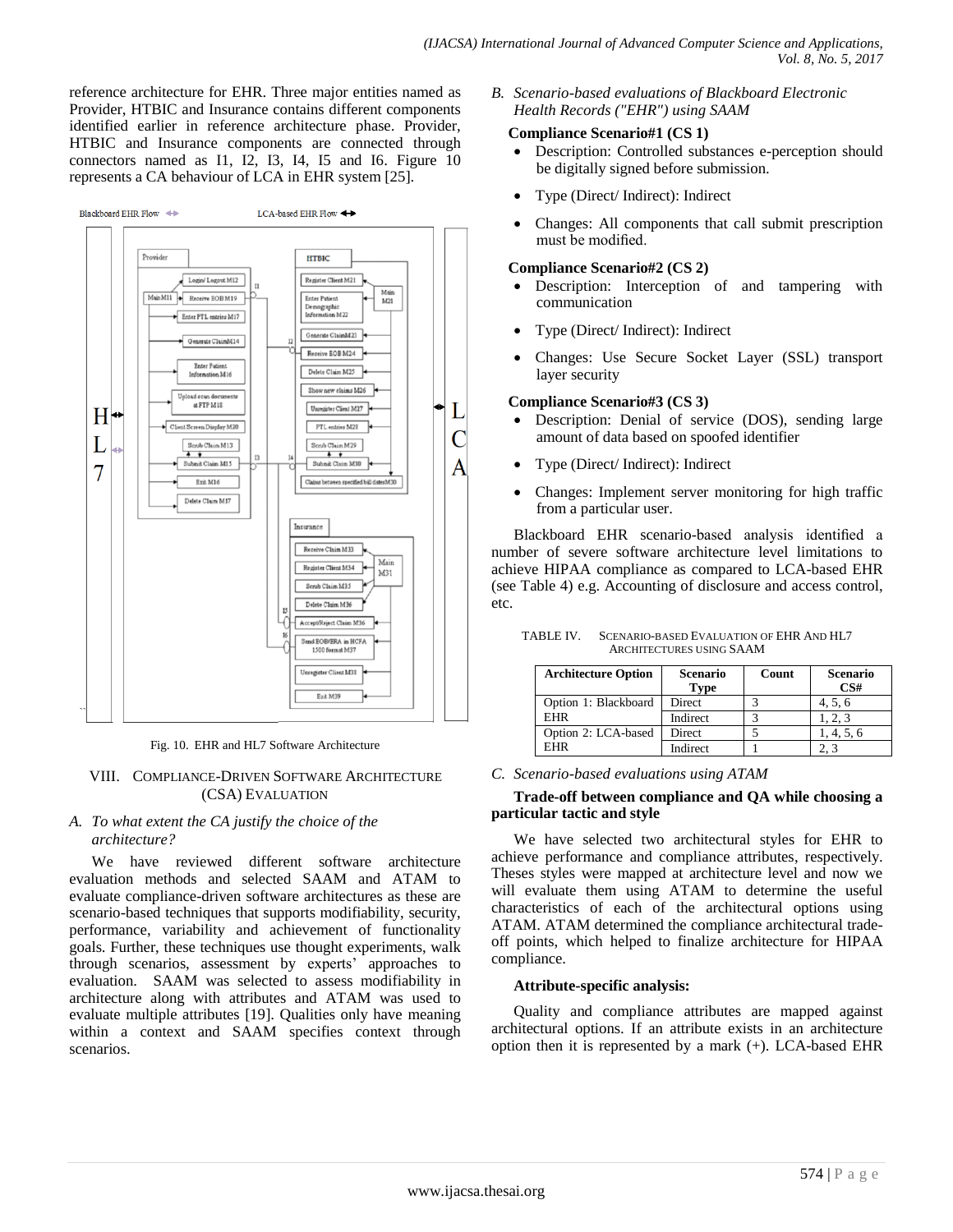architecture is better than blackboard EHR architecture to ensure HIPAA compliance based on attribute analysis (see Table 5). Compliance scenarios along with risk, sensitivity and trade-off are mapped against architectural options. If a compliance scenario exists in an architecture option then it is represented by a mark (+). In ATAM, the term risk refers to is an architectural decision that may lead to objectionable consequences and similarly, a non-risk is an architectural decision that is considered safe. Sensitivity and trade-off terms are architectural choices that have consequence on one or more quality/compliance attributes, the former positively and the latter negatively.

TABLE V. ATTRIBUTE-SPECIFIC ANALYSIS OF COMPLIANCE-DRIVEN **ARCHITECTURES** 

| <b>Attributes</b> |                               | <b>Option 1</b><br>(Blackboard<br>EHR) | <b>Option 2</b><br>(LCA-<br>based<br>EHR) | CS#, AM#, R#,<br><b>NR#, S3 and T#</b>        |
|-------------------|-------------------------------|----------------------------------------|-------------------------------------------|-----------------------------------------------|
| QA1               | Performance                   | $+$                                    |                                           | NA                                            |
| QA2               | Availability                  | $+$                                    | $+$                                       | NA.                                           |
| CA1               | Access<br>Control             |                                        | $++$                                      | CS6, AM1, R1,<br>NR1, S1, and T1              |
| CA2               | Encryption                    | $+$                                    | $^{+}$                                    | $CS2/CS3/CS5$ .<br>AM2, R1, NR1, S1<br>and T1 |
| CA3               | Incident<br>Management        |                                        | $+$                                       | <b>NA</b>                                     |
| CA4               | Risk<br>Management            |                                        | $+$                                       | CS4, AM2, R1,<br>NR1, S1 and T1               |
| CAS               | <b>Business</b><br>continuity |                                        | $+$                                       | NA                                            |
| CA6               | Accounting of<br>disclosure   |                                        | $++$                                      | NA                                            |
| CA7               | Integrity                     |                                        | $+$                                       | CS1, AM6, R4,<br>NR5, S1 and T1               |

Based on ATAM, we have come to the conclusion that LCR-based EHR has better ability to meet HIPAA compliance requirements as compared to the blackboard EHR.

## IX. EMPIRICAL EVALUATION

Software evaluation technique: LCA-based EHR performance is real time as it is used by Providers, labs and Insurances, where employees are entering data with the help of EHR software and sharing it using HL7 standard. The blackboard EHR performed better in terms of time as it provides limited HIPAA compliance contains no additional compliance layer and doesn't maintain log as shown in Figure 11.



Fig. 11. Performance trend of blackboard EHR versus LCA-based HER

The relationship between execution time and logics applied can be shown by the equation 1 as mentioned below:

- Performance (seconds) = logic execution time/# of logics applied ----------------(1)
- The relationship between Order and Compliance can be shown by the equation 2 as mentioned below:
- # of Compliant Orders= Total Orders-Total Non-Compliant Orders ------------------(2)

It took approximately 0.7 second for an Order to apply 35 logics on it.

Compliance logic for electronic health records is shown in Table 6.

| TABLE VI. | COMPLIANCE LOGICS FOR ELECTRONIC HEALTH RECORDS |
|-----------|-------------------------------------------------|
|           | (''EHR'')                                       |
|           |                                                 |

| S              | <b>Logic Description</b>                    | Pa                       | Fa       | N              | Regulati       |
|----------------|---------------------------------------------|--------------------------|----------|----------------|----------------|
| no             |                                             | sse                      | ile      | $\prime$       | on/Stan        |
|                |                                             | d                        | d        | A              | dard           |
| $\mathbf{1}$   | Ensure confidential data are sent over      | 24                       | 34       | 0              | <b>HITECH</b>  |
|                | an encrypted channel and ensure             | 03                       |          |                |                |
|                | encryption is consistent with the FIPS      |                          |          |                |                |
|                | 140-2 standard                              |                          |          |                |                |
| 2              | Two-factor authentication is required       | 40                       | 6        | $\mathfrak{D}$ | <b>DEA</b>     |
|                | for e-prescription (e-Rx) of<br>a           | $\overline{\mathcal{A}}$ |          |                |                |
|                | controlled substance to ensure Drug         |                          |          |                |                |
|                | Enforcement Agency (DEA) rule               |                          |          |                |                |
|                | requirement.                                |                          |          |                |                |
| 3              | Convert primary account<br>number           | 23                       | $\Omega$ | 3              | <b>PCI DSS</b> |
|                | (PAN) in unreadable format anywhere         | 68                       |          | 5              |                |
|                | it is stored using encryption technique     | 2                        |          | 1              |                |
|                |                                             |                          |          | 7              |                |
| $\overline{4}$ | Provide a feature to account all types      | 94                       | 16       | 1              | <b>HITECH</b>  |
|                | of PHI disclosures along with access        | $\Omega$                 |          | 0              |                |
|                | report.                                     |                          |          |                |                |
| 5              | Ensure that any personal information        | 27                       | 16       | 2              | EU<br>and      |
|                | which the organization<br>for<br>is         | 15                       |          | 3              | UK Data        |
|                | responsible is adequately protected in      | $\overline{2}$           |          |                | Protectio      |
|                | country of destination when<br>the          |                          |          |                | n Act          |
|                | transferred across border and during        |                          |          |                |                |
|                | (block)<br>transit<br>list<br>country<br>is |                          |          |                |                |
|                | maintained)                                 |                          |          |                |                |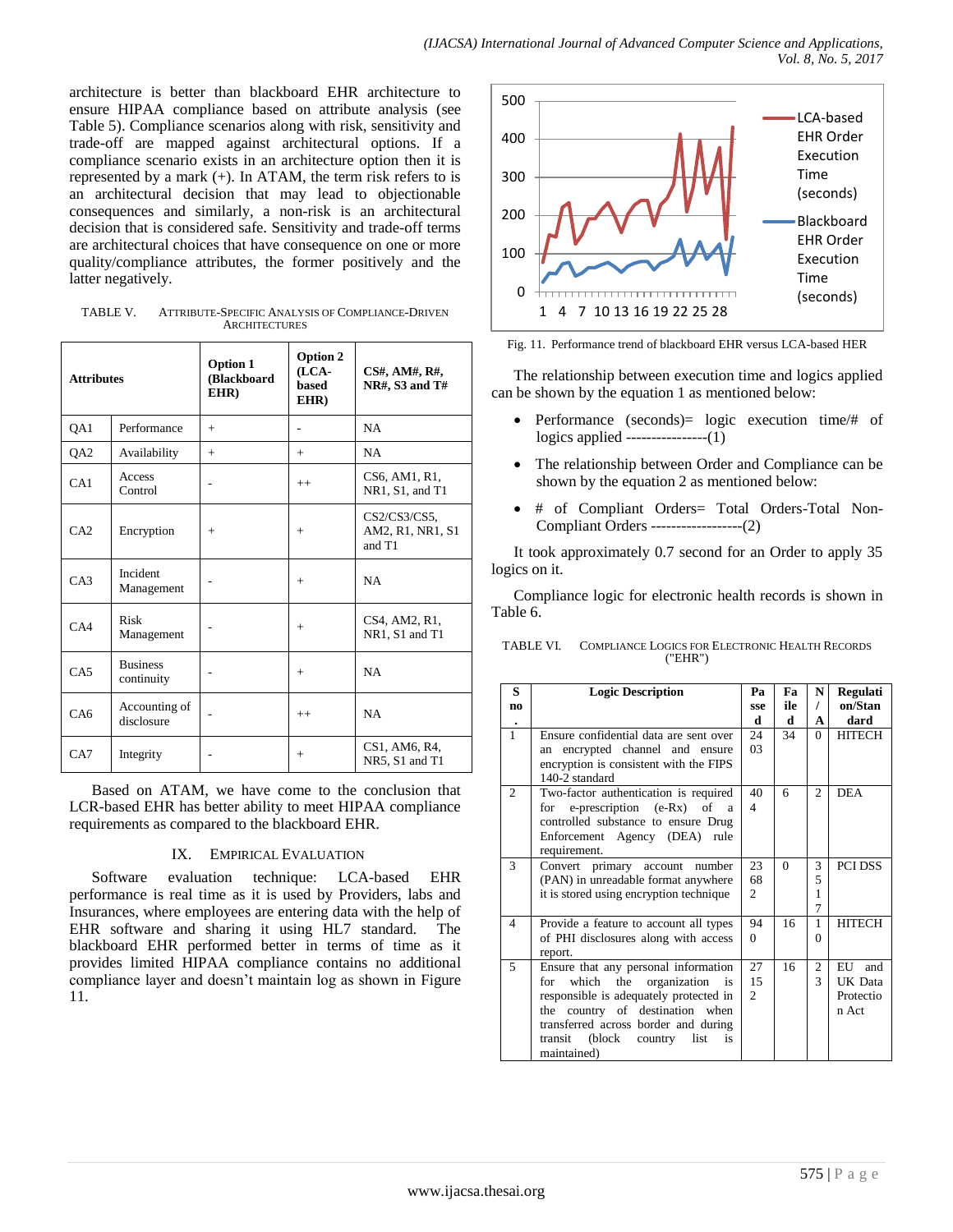### X. CONCLUSION AND FUTURE WORK

Software architecture is an iterative process and simultaneously carried-out along with the requirements phase. Architecture shall be compliant aware, where regulatory requirements should be bi-directional traceable to the architecture. It is also essential to bridge the gap between compliance and software architecture. Non-compliant aware architecture may result in to violation of regulation and penalty imposed by governing agencies. We have proposed compliance attributes to achieve HIPAA Security Rule compliance at software architecture level using compliance-driven mechanisms and styles. HTBIC needs to revise existing EHR procedures to bridge the compliance gap using ISO 9001:2015 process driven approach [26]. Further, two EHR architectures were evaluated and compliance of both software were measured. The blackboard EHR performed better in terms of time as it provides limited HIPAA compliance and doesn't maintain log. The LCA-based EHR works better than blackboard EHR in terms of:

- improved data quality and compliance with healthcare IT industry standards/regulations compliance e.g. HIPAA,
- eliminated error-prone diagnosis and drug coding/delivery,
- monitored patient health remotely,
- 7 AMs are mapped on LCA based EHR,
- 2 AMs are mapped on black-board HER,
- ensure regulatory requirements with HIPAA compliant data, and
- better access log management.

### ACKNOWLEDGMENT

The authors would like to thank HEC, Unique Healthcare Company and NUCES-FAST for their valuable contribution to the compliance-driven software architecture evaluation process.

#### COMPETING INTERESTS

We declare that they have no competing interests.

#### AUTHORS' CONTRIBUTIONS

Syeda Uzma Gardazi (UG) proposed compliance attributes and compliance mechanisms. Arshad Ali Shahid (AS) verified these mechanisms and requirements. Further, UG formulated and evaluated compliance-driven software using a case study which was also verified by AS. All authors read and approved the final manuscript.

#### **REFERENCES**

- [1] Annie I. Antón, Julia B. Earp and Jessica D. Young., How Internet Users' Privacy Concerns Have Evolved Since 2002., IEEE Security & Privacy, 8(1), pp. 21-27, January/February 2010.
- [2] Aaron K. Massey, Paul N. Otto, Lauren J. Hayward, and Annie I. Antón. Evaluating EHR Requirements for HIPAA Compliance: A Case Study, Requirements Engineering Journal, Springer-Verlag, 15(1), 119-137, January 2010.
- [3] B. Nuseibeh, "Weaving together requirements and architecture", IEEE Computer, 34(3):115-117, March 2001
- [4] Travis D. Breaux, Annie I. Antón and Eugene H. Spafford., A Distributed Requirements Management Framework for Legal Compliance and Accountability, Computers & Security, Elsevier, 28(1- 2), pp. 8-17, February-March 2009.
- [5] S.Kim, D.K. Kim, L. Lu, S. Park, Quality-driven. Architecture Development Using Architectural Mechanisms, J. Syst. Softw. 82, Aug. 2009, pp. 1211-1231.
- [6] Finkelstein, A.: Architectural Stability. <http://www.cs.ucl.ac.uk/staff/a.finkelstein/talks.html>(2000)
- [7] Garlan, D.: Software Architecture: A Roadmap. In: A. Finkelstein (ed.): The Future of Software Engineering, ACM Press (2000) 91-101
- [8] van Lamsweerde, A.: Requirements Engineering in the Year 00: A Research perspective. In: Proc. 22nd International Conference on Software Engineering, Limerick, Ireland (2000) ACM Press 5-19
- [9] Nuseibeh, B.: Weaving the Software Development Process between Requirements and Architectures. In: Proceedings of STRAW 01 the First International Workshop from Software Requirements to Architectures, Toronto, Canada (2001)
- [10] Clements, P., Kazman, R., and Klein, M.: Evaluating Software Architectures: Methods and Case Studies. Addison Wesley, Boston, USA (2002)
- [11] Abowd, G., Bass, L., Clements, P., Kazman, R., Northrop, L., and Zaremski, A.: Recommended Best Industrial Practice for Software Architecture Evaluation (CMU/SEI-96-TR-025), Software Engineering Institute, Carnegie Mellon University (1996)
- [12] Kazman, R., Abowd, G., Bass, and L., Webb, M.: SAAM: A Method for Analyzing the Properties of Software Architectures. In: Proceedings of the 16th International Conference on Software Engineering, Sorento, Italy. IEEE CS (1994) 81-90
- [13] Clements, P.: Active Reviews for Intermediate Designs. Technical Report (CMU/SEI-2000-TN-009), Software Engineering Institute, Carnegie Mellon University (2000)
- [14] Klein, M., and Kazman, R.: Attribute-Based Architectural Styles. Technical Report CMU/SEI-99-TR-22, Software Engineering Institute, Carnegie Mellon University (1999)
- [15] R. Istepanian, S. Laxminarayan, C. S. Pattichis, M-Health: Emerging Mobile Health Systems. Springer. ISBN 978-0-387-26558-2, eds, 2005.
- [16] Health Insurance Portability and Accountability Act of 1996 (HIPAA), Pub. L. No. 104-191, 110 Stat. 1936 (1996), Codified at [42 U.S.C. §](http://www4.law.cornell.edu/uscode/html/uscode42/usc_sup_01_42_10_6A_20_XXV_30_A.html)  [300gg](http://www4.law.cornell.edu/uscode/html/uscode42/usc_sup_01_42_10_6A_20_XXV_30_A.html) and [29 U.S.C § 1181](http://www4.law.cornell.edu/uscode/29/ch18schIstBp7spA.html) et seq. and [42 USC 1320d](http://www4.law.cornell.edu/uscode/html/uscode42/usc_sup_01_42_10_7_20_XI_30_C.html) et seq.
- [17] Achieving HIPAA Security Standards compliance by implementing an ISO/IEC 27000 series Information Security Management System, from Zygma partnership, 2005-12-04
- [18] Qingfeng He and Annie I. Antón. Requirements-based Access Control Analysis and Policy Specification (ReCAPS), Information & Software Technology, Elsevier, 51(6), pp. 993-1009, June 2009.
- [19] S.Kim, D.K. Kim, L. Lu, S. Park, Quality-driven. Architecture Development Using Architectural Mechanisms, J. Syst. Softw. 82, Aug. 2009, pp. 1211-1231.
- [20] Garlan, D., Allen, R., and Ockerbloom: Exploiting Style in Architectural Design Environments. In: Proceedings of SIGSOFT'94, Foundations of Software Engineering, New Orleans, Louisiana, USA, ACM Press(1994)175-188
- [21] Baldwin, C. Y., and Clark, K.B.: Modularity and Real Options. Working paper, Harvard Business School (1993)
- [22] Syeda Uzma Gardazi, Christine Salimbene and Arshad Ali Shahid, HIPAA and QMS based architectural requirements to cope with the OCR audit program, 3rd FTRA International Conference on Mobile Ubiquitous, and Intelligent Computing (MUSIC), 26-28 June 2012, Vancouver, Canada.
- [23] Syeda Uzma Gardazi, and Arshad Ali Shahid, Taking Compliance Patterns and Quality Management System (QMS) Framework Approach to Ensure Medical Billing Compliance, 2nd International Conference on Health Information Science (HIS 2013), HIS Volume 7798 of the series Lecture Notes in Computer Science (pp 78-92), 25-27 March 2013, London, UK.
- [24] Syeda Uzma Gardazi and Arshad Ali Shahid, Software Architecture for Information Assurance, International Conference on Product Focused